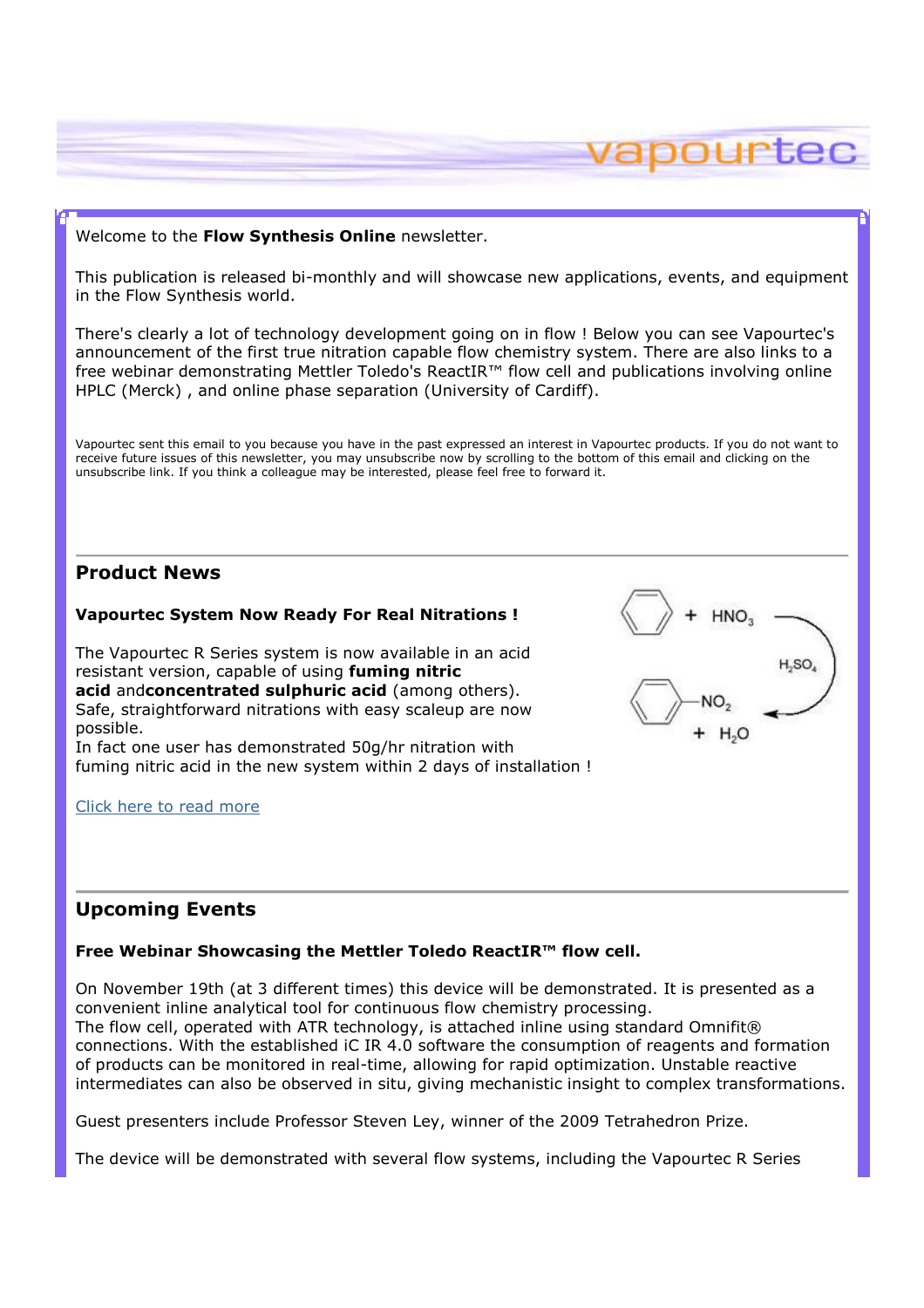(used for a Curtius Rearrangment).

Click here to find out more and register

# Publications

## Optimizing the Deprotection of the Amine Protecting p-Methoxyphenyl Group in an Automated Microreactor Platform

Kaspar Koch, Bram J. A. van Weerdenburg, Jorge M. M. Verkade, Pieter J. Nieuwland, Floris P. J. T. Rutjes\* and Jan C. M. van Hest\* Radboud University Nijmegen, Institute for Molecules and Materials, Heyendaalseweg 135, NL-6525 AJ Nijmegen, The Netherlands Org. Process Res. Dev., 2009

Three factors (temperature, stoichiometry and reaction temperature) were investigated in continuous flow microreactors in an automated fashion for optimization of the removal of the pmethoxyphenyl (PMP) protecting group, thereby consuming only minute amounts of substrate (0.2 mg/sample). The optimal reaction conditions were also applied to a larger microreactor system, in which the corresponding free amine was obtained at a preparative scale.

Click here to go straight to the publication

# The Continuous-Flow Synthesis of Ibuprofen

Andrew R. Bogdan <sup>2</sup>, Sarah L. Poe <sup>2</sup>, Daniel C. Kubis <sup>2</sup>, Steven J. Broadwater <sup>2</sup>, D. Tyler McQuade<sup>1</sup> <sup>1</sup>Department of Chemistry and Biochemistry, Florida State University, Chemical Sciences Laboratory, Tallahasee, FL 32306 (USA), Fax: (+1) 850-644-8281  $2$ Department of Chemistry and Chemical Biology, Cornell University, Baker Laboratory, Ithaca, NY 14853 (USA)

Angewandte Chemie International Edition, 2009

Let relief flow forth! A three-step, continuous-flow synthesis of ibuprofen was accomplished using a simplified microreactor. By designing a synthesis in which excess reagents and byproducts are compatible with downstream reactions, no intermediate purification or isolation steps are required.

Click here to go straight to the publication

# Online Analysis of Flowing Streams Using Microflow HPLC

Christopher J. Welch\*, Xiaoyi Gong\*, James Cuff, Sarah Dolman, Jason Nyrop, Fiona Lin and Hallena Rogers

Separation and Purification Center of Excellence, Department of Process Research, Merck & Co., Inc., Rahway, New Jersey, U.S.A.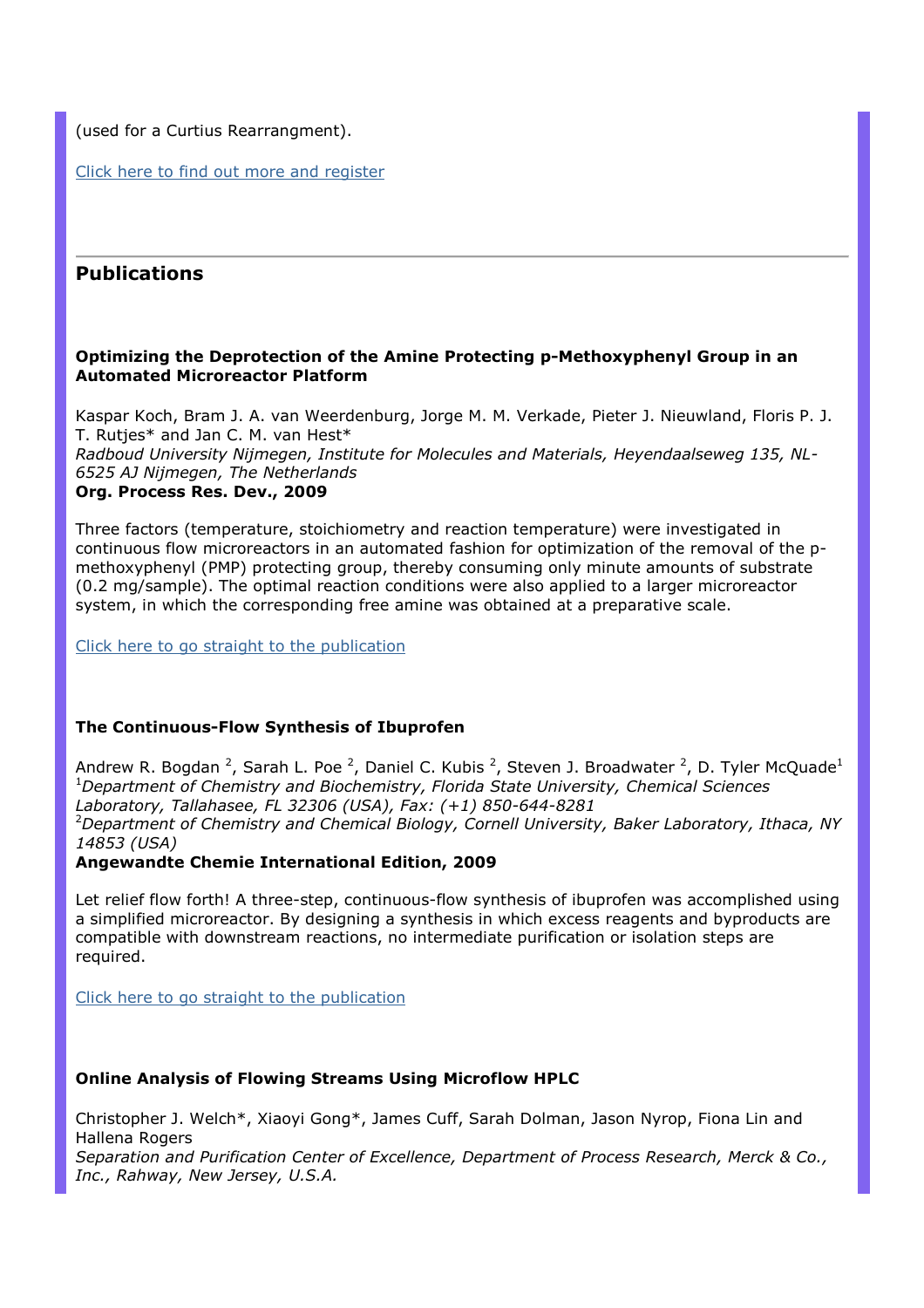# Org. Process Res. Dev., 2009

The application of a recently developed online HPLC reaction sampling instrument for monitoring flow chemistry reactions is described.

Click here to go straight to the publication

## Flash Chemistry: Fast Organic Chemistry in Microsystems (Book review)

Klaus F. Jensen Massachusetts Institute of Technology J. Am. Chem. Soc., 2009

"This book is a useful addition to the growing number of reviews on flow chemistry"

Click here to go straight to the publication

#### Liquid/liquid phase separation: characterisation of a novel device capable of separating particle carrying multiphase flows

Oliver K. Castell, Christopher J. Allender and David A. Barrow University Of Cardiff , UK Lab Chip, 2009

Capilliary forces on the microscale are exploited to create a continuous flow liquid–liquid phase separator. Segmented flow regimes of immiscible fluids are generated and subsequently separated into their component phases through an array of high aspect ratio, laser machined, separation ducts (36 µm wide, 130 µm deep) in a planar, integrated, polytetrafluoroethylene (PTFE) microdevice. A controlled pressure differential across the phase separator architecture facilitates the selective passage of the wetting, organic, phase through the separator ducts, enabling separation of microfluidic multiphase flow streams. The reported device is demonstrated to separate water and chloroform segmented flow regimes at flow rates up to 0.4 ml min-1.

Click here to go straight to the publication

The technical articles above are in PDF form and may be immediately downloaded or read online. No registration is required. Enjoy !

Any 3rd Party publications referred to may require a subscription to download.

### About Vapourtec Ltd

Vapourtec develop and manufacture the R Series Flow Chemistry Platform, the leading choice of industrial and academic users worldwide. To find out more about the R Series, or about Flow Chemistry generally, go to

http://www.vapourtec.co.uk